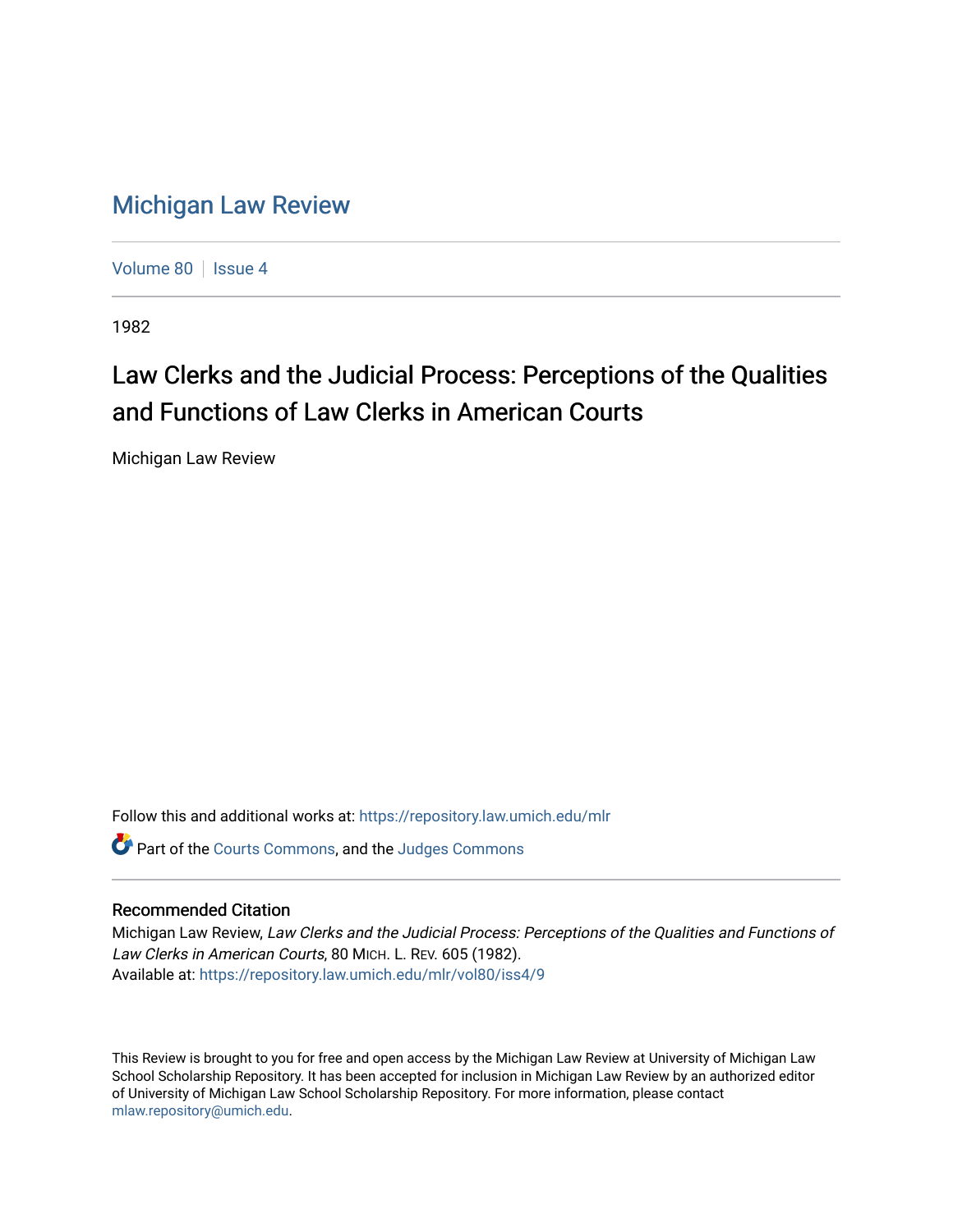LAW CLERKS AND THE JUDICIAL PROCESS: PERCEPTIONS OF THE QUALITIES AND FUNCTIONS OF LAW CLERKS IN AMERICAN COURTS. By *John B. Oakley* and *Robert* S. *Thompson.* Berkeley, Cal.: University of California Press. 1980. Pp. xiii, 183. \$17.50

Although "(l]aw clerks have been part of the American judicial process for nearly a century" and have "assumed ever-increasing re-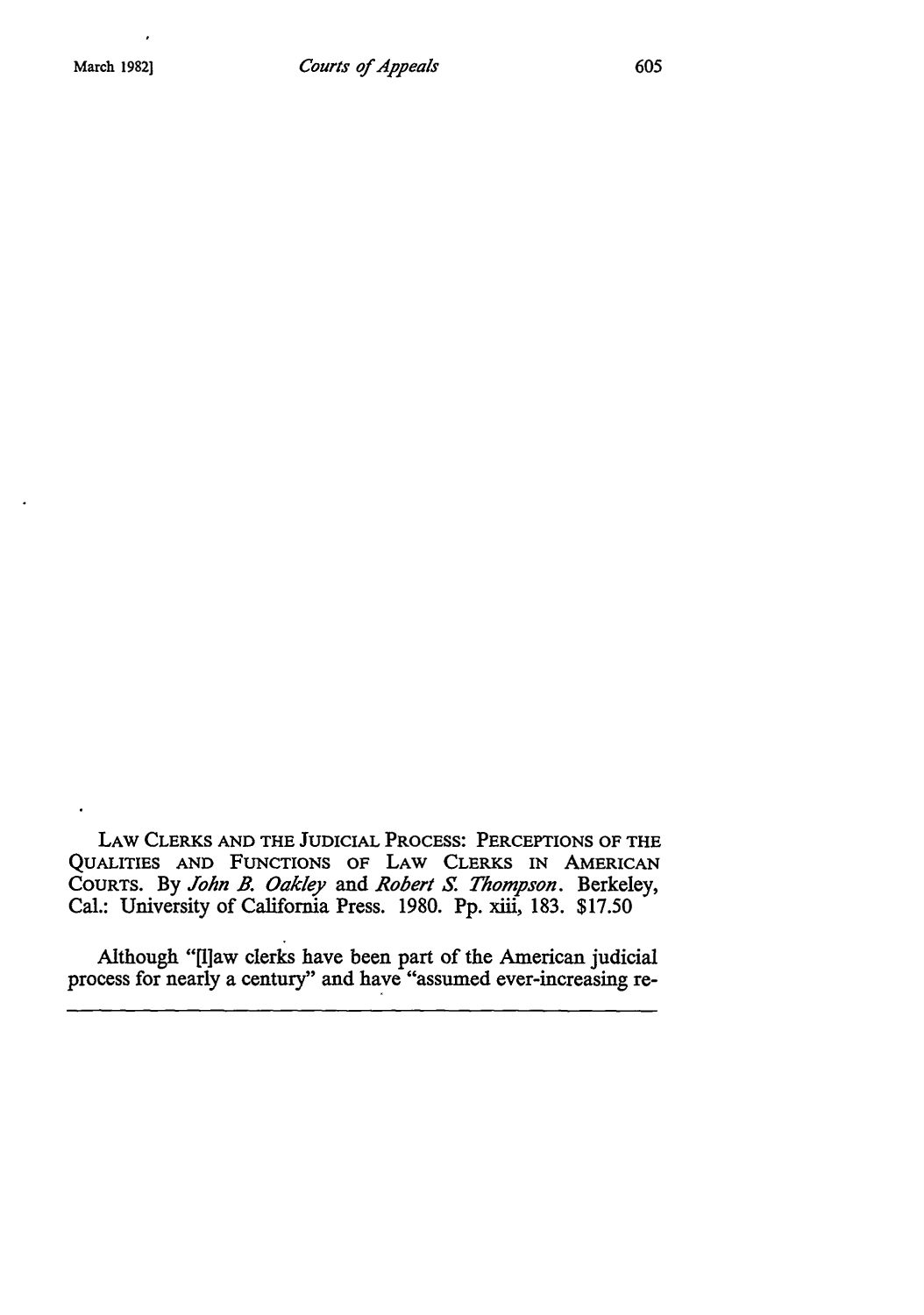sponsibilities,"1 their role has, until recently, been largely unexplored in the legal literature. As details of that role have become known over the past decade,<sup>2</sup> it has been both trenchantly criticized and profoundly praised.3 Large gaps remain, however, in our knowledge of the internal workings of judges' chambers and of the relationships between judges and clerks. There have been, for example, "virtually no" studies examining "how judges themselves perceive the impact of judicial staff upon their decisions" (p. ix).

In *Law Clerks and the Judicial Process,* John Oakley and Robert Thompson take a necessary first step toward filling those gaps. The primary obstacle to research, they note, has been "the tradition of confidentiality in the relationship between judges and law clerks" (p. ix). Despite this tradition, Oakley and Thompson were able to interview sixty-three judges from the Supreme Court of California, the United States Court of Appeals for the Ninth Circuit, the federal district courts in California, and the California courts of appeals. Their study examines how judges use their staffs, and suggests possible improvements. They proceed in three steps. First, they trace "the history of the use of law clerks in American courts" and attempt to construct an "idealized model of the judge-law clerk relationship" (p. x). They then use the data gleaned from their interviews to describe how judges currently use and abuse their staffs. Finally, they compare current practices with their idealized model and offer several strategies that will enable courts to move closer to the ideal.

Oakley and Thompson's ideal law clerk is cast very much in the traditional mold. Law clerks historically have been recent law school graduates. Acting as the messengers of academia, they stimulated their judges with the new ideas of legal scholars and moved quickly into careers of their own. This traditional model, the authors believe, is typified by Samuel Williston, who clerked for Justice Horace Gray, the first American judge to use law clerks.4 Williston was expected to recommend a disposition for all newly filed cases. The limits of his role, however, were sharply drawn. He "served as a sounding board and editor, contributing ideas but not documents to Gray's work as a judge" (p. 14).

Two distinguishing characteristics mark the ideal clerkship. "First, the judge must retain responsibility for decision-making. Second, the clerk must carry the adversary process into the chambers, forcing the judge to justify each step of the decision-making

l. *McCree,BureaucraticJustice: An Early Warning,* 129 U. PA. L. REV. 777, 785-86 (1981),

<sup>2.</sup> *See* sources cited at p. *5* n.17; Vining, *Justice, Bureaucracy, and Legal Mel hod,* 80 MICH. L. REV. 248, 251-52 (1981).

<sup>3.</sup> *Compare* Vining, *supra* note 2, *with* Edwards, *A Judge's View on* Justice, Bureaucracy, and Legal Method, 80 MICH. L. REV. 259 (1981).

<sup>4.</sup> S. WILLISTON, LIFE AND LAW 92 (1940).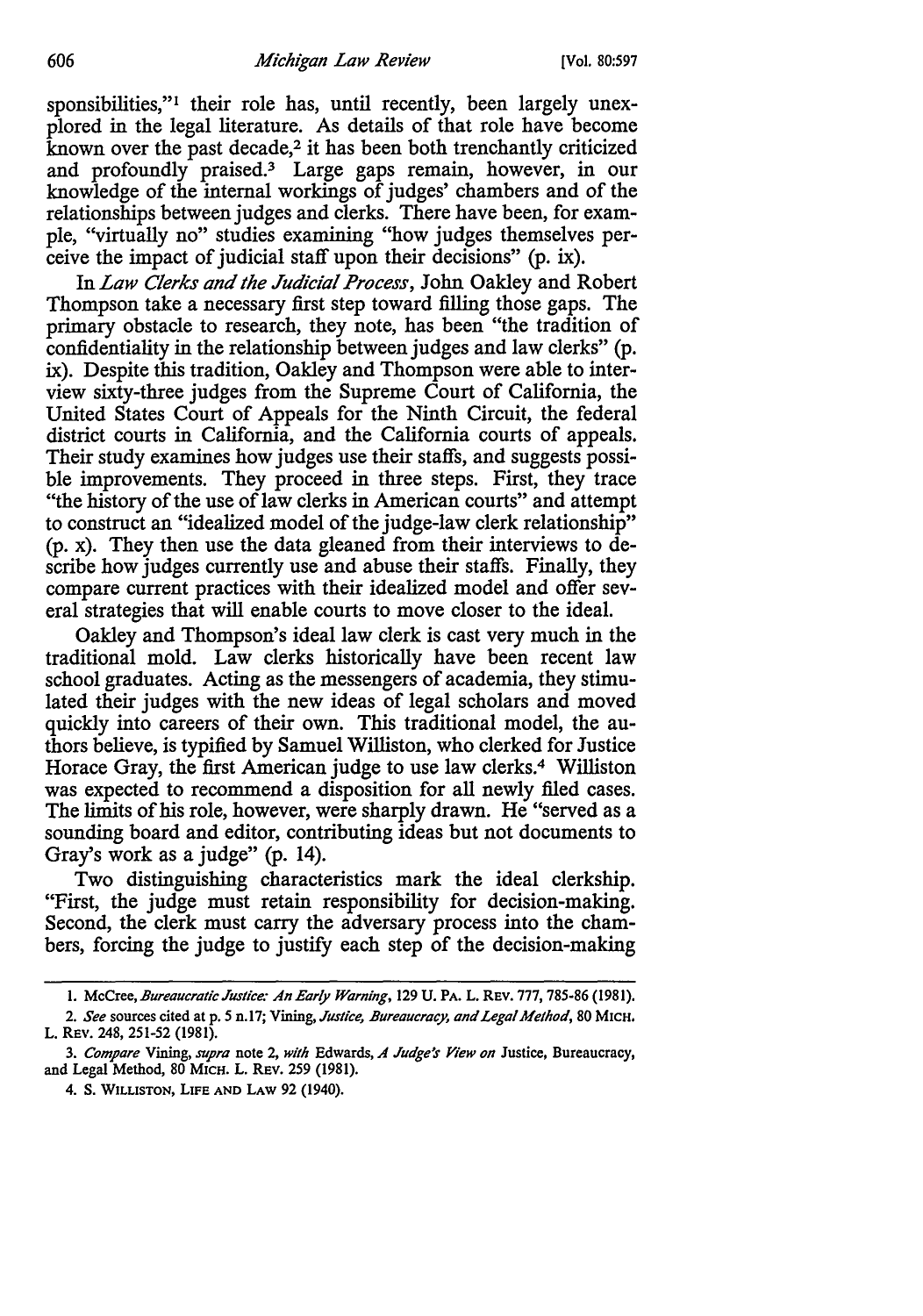process" (p. 37). This ideal is attainable, Oakley and Thompson argue, only if clerks are recent graduates serving for limited terms. These clerks will feel free to disagree with their judges, and the judges, for their part, will naturally resist the influence of their young and transient clerks. The result is a "dialectic between the brashness of youth and the restraint of age, between theories of the classroom and the pragmatism of bench and bar" (p. 33).

Unfortunately, Oakley and Thompson's interviews reveal that we seem to be moving away from this ideal. The tremendous recent increase in judicial caseloads has begun to force changes in how law clerks are used. Appellate courts, for example, are increasingly relying on "central staffs" of court-employed lawyers, responsible to the entire court and not to a particular judge. These staffs "identify matters of a routine nature and . . . process them in some expediting fashion, generally to the point of recommended dispositions suitable for pro forma adoption by the court" (p. 22). California's appellate courts, moreover, have begun to retain individual judges' law clerks for indefinite periods. These practices, Oakley and Thompson argue, are leading to an undesirable bureaucratization of justice.

Despite the authors' warnings, however, we appear to be moving into, and so must deal with, "the age of the career clerk" (p. 137). The interviews revealed that judges were aware of the vices of career clerkships, but nonetheless created such positions to improve efficiency. Because the pressures for efficiency are unlikely to subside, Oakley and Thompson offer several suggestions for mitigating the adverse effects of career clerkships. The practical value of these proposals, unfortunately, is not immediately evident. They suggest, for example, that judges' budgets be expanded to provide for at least one short-term clerk. But they surely must recognize that fiscal constraints on state governments are partly responsible for the problems that they identify. The authors also fail to demonstrate that the use of short-term clerks will produce greater benefits than other potential reforms in the judicial system that must compete for scarce resources. Oakley and Thompson also suggest that judges attempt to minimize "the qualitative differences between long-term and shortterm law clerks . . . by recruiting long-term clerks from a court's short-term alumni" (pp. 137-38). But most short-term clerks consider their clerkship to be an educational experience and pursue other, more lucrative careers. A third suggestion is that judges not insulate themselves from their short-term clerks. Although the existence of bureaucratized staffs may make this proposal difficult to implement, the authors' own interviews reveal that judges are aware of the problems with career clerks; the admonition, therefore, tells them little that they do not already know.

*Law Clerks* addresses an interesting subject, but comes up short